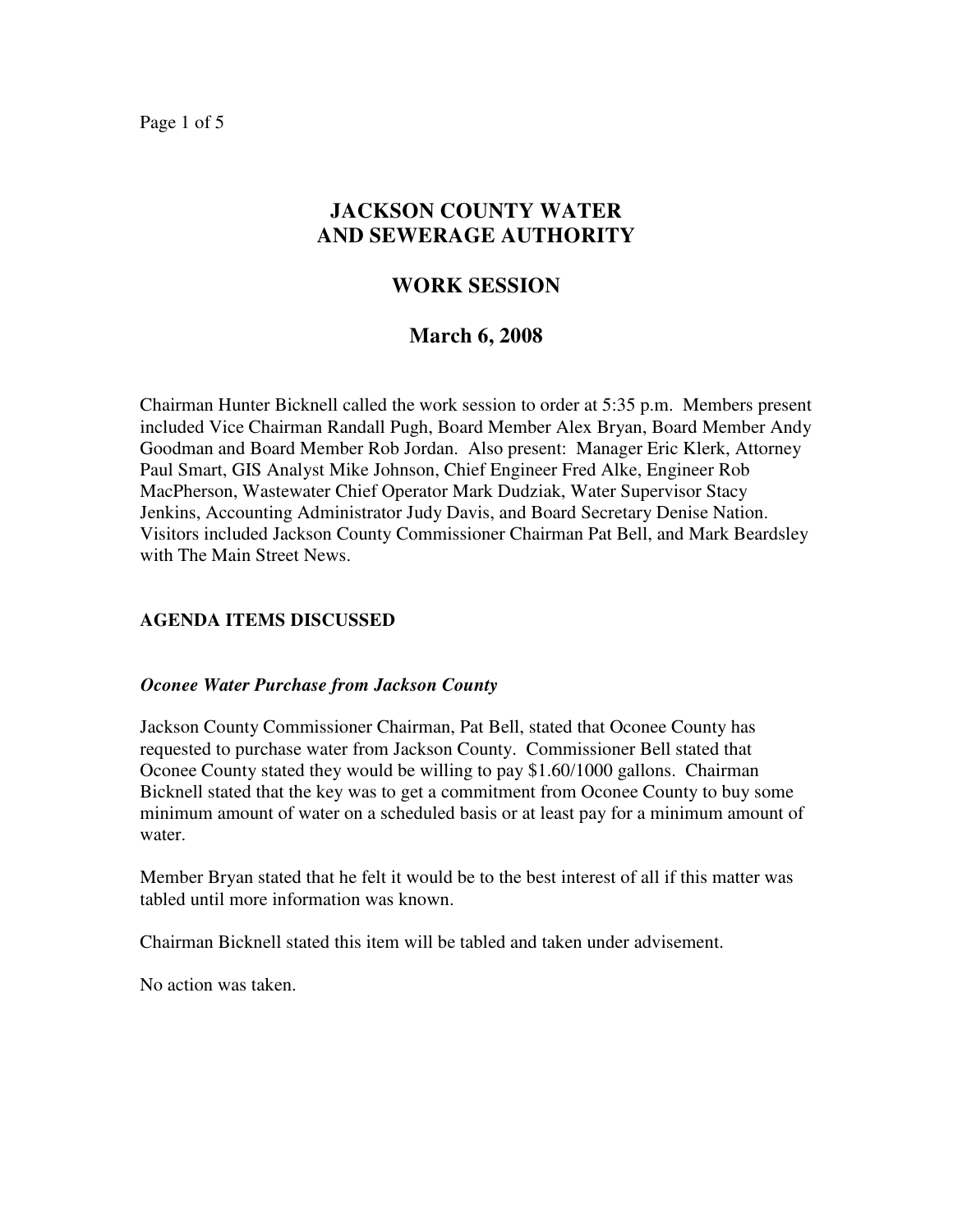Page 2 of 5

#### *Water Service to Norman & Williams Road, South Jackson County*

Manager Klerk stated that there is a water main on Crooked Creek Road that could be tied in to running water to both of these roads. The main problem with providing them water is that both of these roads were under prescriptive easements only. Our attorneys have recommended that the Authority never put a water main in a prescriptive easement. Manager Klerk also stated that the Authority would have to obtain easements essentially from every homeowner.

Chief Engineer Fred Alke stated that the homeowners could pursue with the county to get Right of Ways down both of these roads that would make it easier for the Authority to come in later and run water lines.

Chairman Bicknell asked Chief Engineer Alke to speak with the homeowners and explain to them what they need to do with the county, but that at this time our hands are tied.

No action was taken.

### *Level 4 Drought Exemption Reinstatement*

Manager Klerk stated that Governor Perdue announced more flexibility in outdoor watering restrictions. Through these restrictions, you can hand water for 25 minutes from 12:00 midnight until 10:00 am. This is on the odd even schedule. Also, anyone wishing to water new professionally installed landscape must register with the Outdoor Water Use Registration Program. Newly professionally installed landscape can be watered up to three days a week on the odd/even schedule. Manager Klerk further stated that the Authority would still have to achieve the 10% reduction in water use. In October, with the Boards approval, the Authority cut all exemptions for watering except for mortar mixing and the car wash, but in February the Board reinstated the exemptions.

Manager Klerk further stated that in order to lift any of the restrictions, the JCWSA Board would have to vote at their next meeting for any other restriction reductions.

No action was taken at this time.

#### *SPLOST Surplus Dollars*

Chairman Bicknell and Manager Klerk stated that more information was needed on this subject and decided to discuss this matter at the next Work Session of the Board.

No action was taken.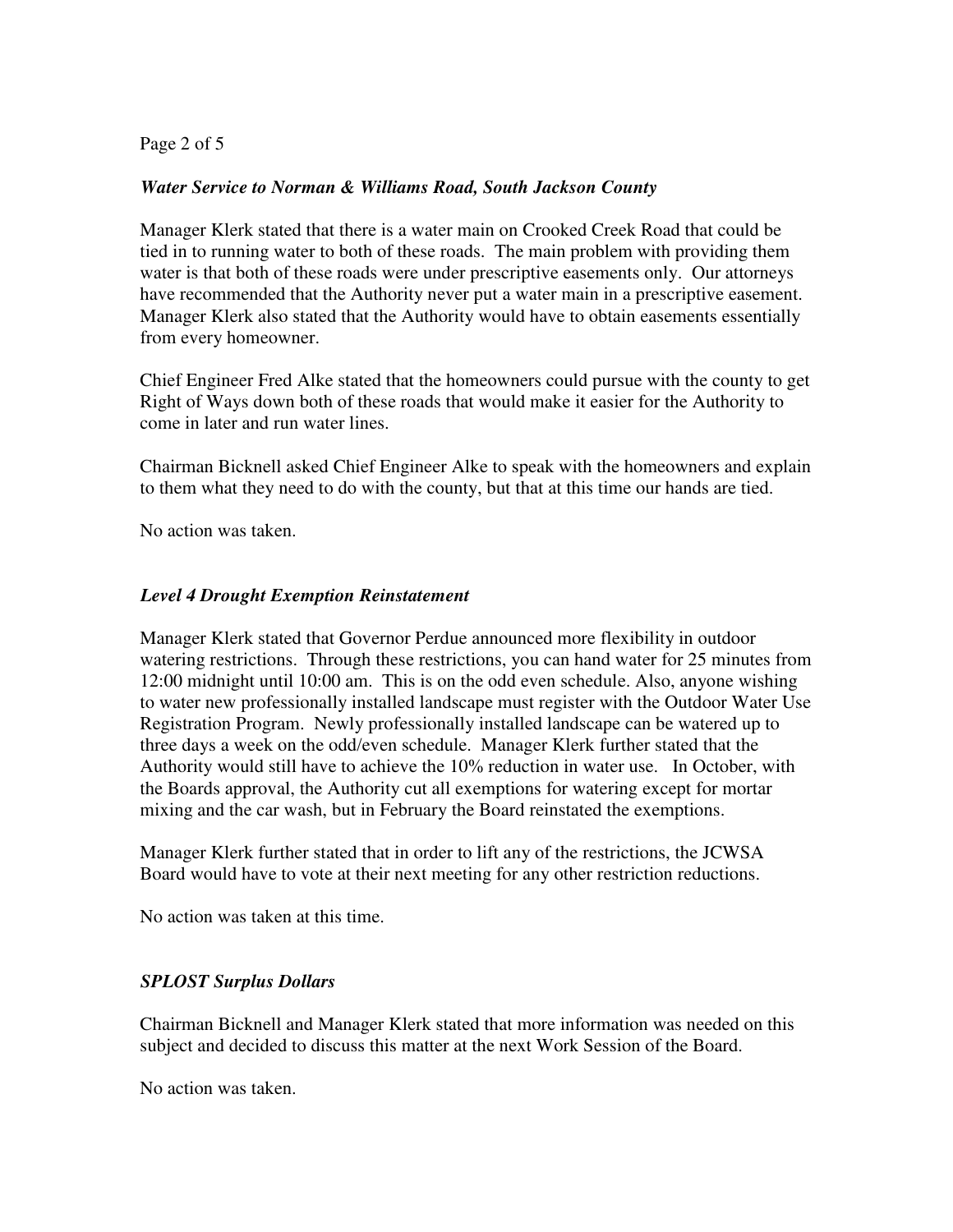Page 3 of 5

### *Expiring Prime Engineering Master Contract*

Manager Klerk stated that the Master Contract with Prime Engineering, outside the contract for the wastewater treatment plant, for \$700,000.00 or 3 years, which ever came first was about to expire. There is about \$70,000.00 left on the contract.

Manager Klerk stated that the Board if they so choose, would need to renew another contract with Prime Engineering.

Chairman Bicknell stated that we would like to renew with Prime Engineering but possible at a lower dollar amount and at a better rate. Chairman Bicknell also asked Prime Engineer Rob MacPherson to see what kind of rates he would work out for the Authority.

No action was taken.

#### *Middle Oconee Wastewater Treatment Plant – Bid Award*

The board discussed the bids received for the Middle Oconee Wastewater Treatment Plant Project. The bid was awarded to Allsouth Constructors, Inc. The bid included several alternates. The board discussed at length with staff and Prime Engineering the best way to go financially.

No action was taken.

#### *Wholesale Water Rate Modification*

This item was tabled until next Work Session.

#### *Amendment to Regular Meeting Time*

The board discussed changing the regular board meeting time from 7:00 pm on the second Thursday of each month to 5:30. This would make it a little easier for the staff that has to stay over for the meetings.

Attorney Paul Smart stated that it would take a vote of at least 4 of the board members to make this amendment. Chairman Bicknell stated that they would vote on this at the next regular board meeting.

No action was taken.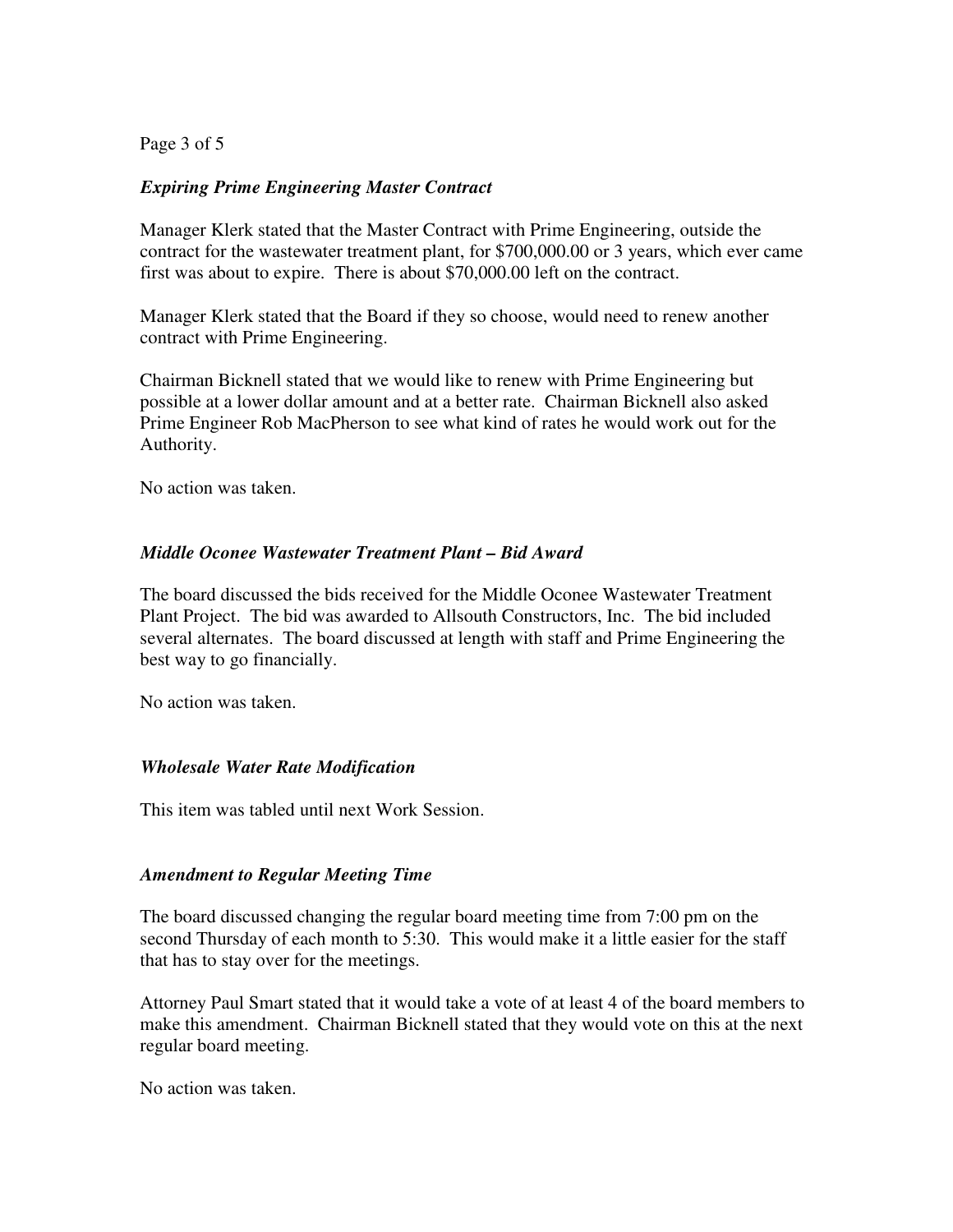Page 4 of 5

#### *Personnel Policy Changes*

Manager Klerk stated that a change to the personnel policy on accumulated annual and sick leave needed to be made. The Authority has several employees that have maxed out on leave and cannot accrue any more until they take some time off. Manager Klerk also stated that it is almost impossible at times for these employees to take the time off. Manager Klerk asked that the board consider the following change to the personnel policy:

It will state: Annual leave may not be accrued in excess of 240 hours. The Authority Manager shall grant up to 40 hours of pay in exchange for 40 hours of annual leave per employee per year providing the employee has accrued the maximum allowable of 240 hours of annual leave. This can be done once per year only during the last month of the fiscal year. Upon separation, the employee will be paid for all accumulated annual leave up to 240 hours if separated in good standing.

Manager Klerk also stated that there was one other change he would like to recommend. Manager Klerk stated that Judy Davis has now completed her training and has received her certification as a Chief Financial Officer. Thus, Manager Klerk requested that her title from Accounting Administrator be changed to Finance Director.

Chairman Bicknell and other board members commended Mrs. Davis on her success.

Chairman Bicknell stated that the board would vote on these changes in personnel policy at the next board meeting.

No action was taken.

#### *Executive Session*

Chairman Bicknell made a motion to go into executive session for the purpose to discuss personnel matters.

Vice Chairman Pugh seconded the motion. The motion carried with no objection and with all board members present voting.

The JCWSA Board met in executive session at 7:45 pm.

Member Bryan made a motion to adjourn the executive session.

Vice Chairman Pugh seconded the motion. The motion carried with no objection and with all members present voting.